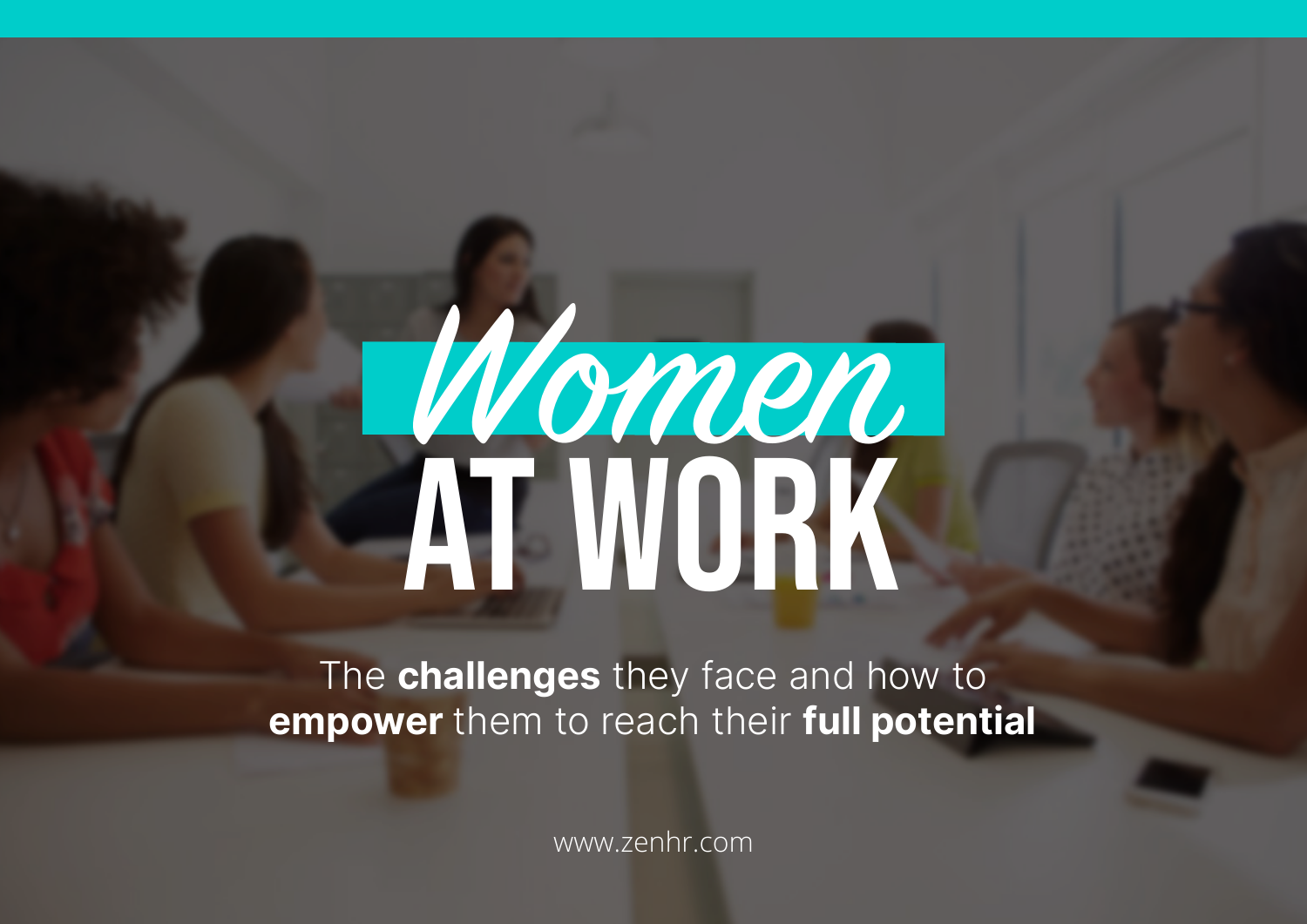

Despite the legal obligations that companies need to follow to ensure gender equality in the workplace, many organizations to this day are unaware that for many female employees the reality is different.

Women have been used to getting the short end of the stick ever since they stepped into the corporate world. Today, women are leading the fight to get their well-deserved seat at the table, and the progress they've made so far is nothing short of impressive.

Here are some of the pressing issues that women still face at work, in addition to some pointers on how equal-opportunity employers can help eliminate such barriers to work entry that many women still face.

#### **NON-INCLUSIVE WORKPLACES**



In male-oriented workplaces, women often find themselves struggling to make their voices heard and they face exclusion when it comes to growth and promotion opportunities. But this kind of exclusion comes at a great cost! When women are excluded from the workforce, companies miss out on a critical economic opportunity. Building an inclusive workplace means creating a culture that fully engages and supports all employees regardless of their gender, ethnicity and disability.

#### What can employers do about this?

- Recruit people who value differences and can act as "champions" for others.
- Develop a shared understanding and language about inclusion and exclusion between all employees.
- Make sure they hire employees from diverse backgrounds.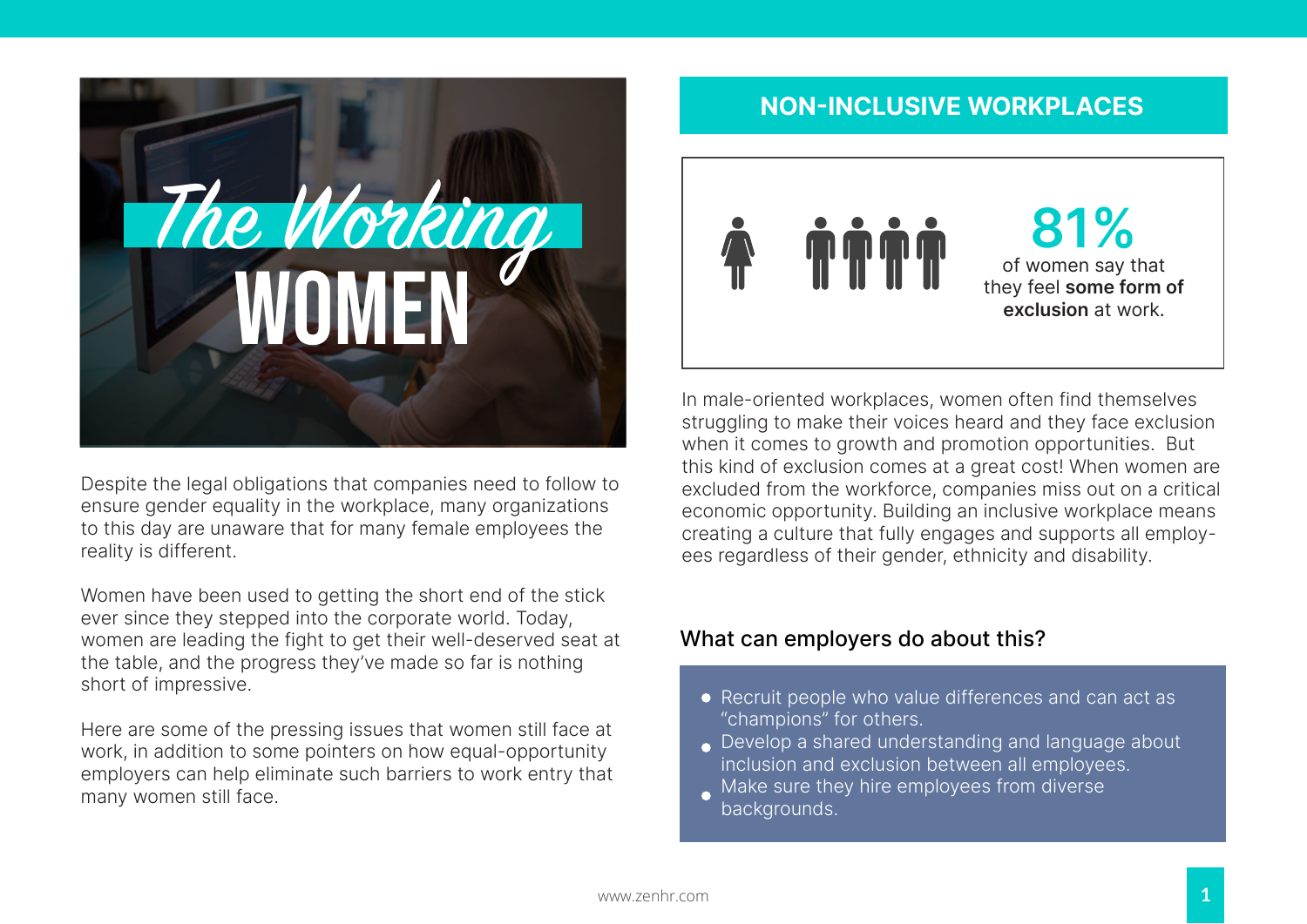#### **HERE ARE 5 REASONS WHY IT'S CRUCIAL TO START HIRING MORE WOMEN:**

#### **1. Women Make Effective Leaders**

Companies with women in senior positions are more profitable than those run exclusively by men, allowing them to grow quickly and create jobs. In fact, <u>one s**tudy from Jordan**</u> revealed that firms with female board members were 3 times more profitable than those headed by men alone https://medium.com/@IFC\_org/women-are-key-for-corporate-success-693fb6f10a5a

#### **2. Women Are Essential in the Fight Against Poverty**

In the Middle East and North Africa only 26% of women work outside the home, making it almost impossible for those trapped in poverty to escape. If women were employed at (or near) the rate in the rest of the world, household incomes would jump a **whopping 25**.

#### **3. Female Entrepreneurs Can Propel Economic Growth**

omen own more than 9 million business around the world. But they have a much harder time getting loans and other types of credit compared to men. Changing that would help unlock the potential of female entrepreneurs, setting off a wave of innovation and **job creation**. https://www.ifc.org/wps/web/229bb10432efde9814fc384c61d9fc384c61d9fc384c61d9fc384c61d9fc384c61d9fc384c61d9fc38

#### **4. Educated Women Transform an Economy**

Girls with an education not only lead happier lives, they also help improve the economic prospects of their communities. A 1% point increase in female education leads to a massive **0.37 percentage point** increase in a country's gross domestic product.

#### **5. Women are Key to a Company's Success**

Firms that employ women can draw on a much broader talent pool than those that don't. These firms are usually more innovative, more productive (up to 25 percent so), and make better decisions. They also likely to understand their customers better; women make or influence up to 80 percent of **all buying decisions**. In addition, firms who specifically target female customers – **such as banks** – are able to reap the benefits of tapping into a large and under served market of customers, who are more loyal and more receptive to cross-selling. Firms who diversify their supplier base and **source from both women and men-led business** are more competitive and are better at responding to their customers' needs. And a series of the series of the series of the series of the series of the series of the series of the  $\blacksquare$  wccipions, in addition,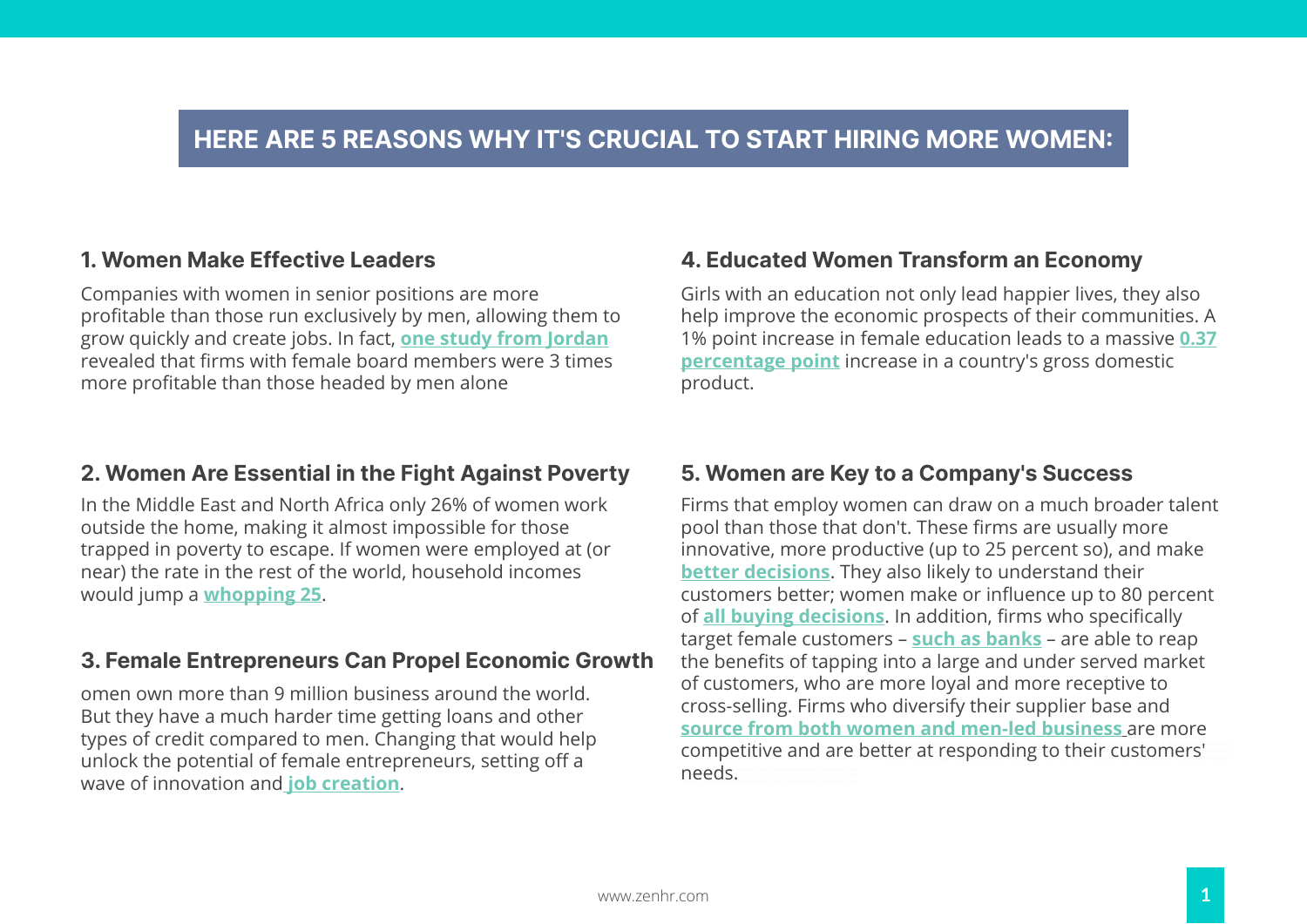#### **THE GENDER-PAY GAP**

Until this day, women still face a pay gap problem. In fact, women on average will need to work more than 70 additional days each year just to catch up to the earnings of men. On top of that, most women have to work longer and harder to receive promotions that provide access to higher pay.

Logically, if a woman works the same hours, has the same job duties, and has an ultimate goal equal to that of a male employee, she is entitled to equal pay. When women are paid less than men solely based on their gender, this becomes a form of discrimination and it is illegal in almost every developed country, and it is only a matter of time until all countries follow suit.

Battling the gender pay gap problem should not be all about blaming women for not calling this out, but we should examine why our society provides unequal opportunities for women at every point of their education and career.

#### **LACK OF OPPORTUNITIES TO ADVANCE**



Women are often consciously blocked from opportunities to advance, regardless of their competencies, which are in many cases equal to those of men. Women often face difficulties in breaking through the "glass ceiling" society has created for them, simply because certain life milestones such as "marriage" and "motherhood" are considered hindrances. As a result, women are often left with no choice but to watch their male counterparts climb up the career ladder, while they remain stuck in the same job role.

#### What can employers do about this?

- Perform a wage audit to identify any workplace wage gaps if present.
- Implement a transparent salary scale.
- Improve performance reviews and feedback.
- Empower more women to reach leadership positions.

#### **WHY WOMEN QUIT THEIR JOBS?**





Lack of career advancement opportunities



Lack of work/life balance

**\$** <sup>3</sup>

Low or unequal salary/wage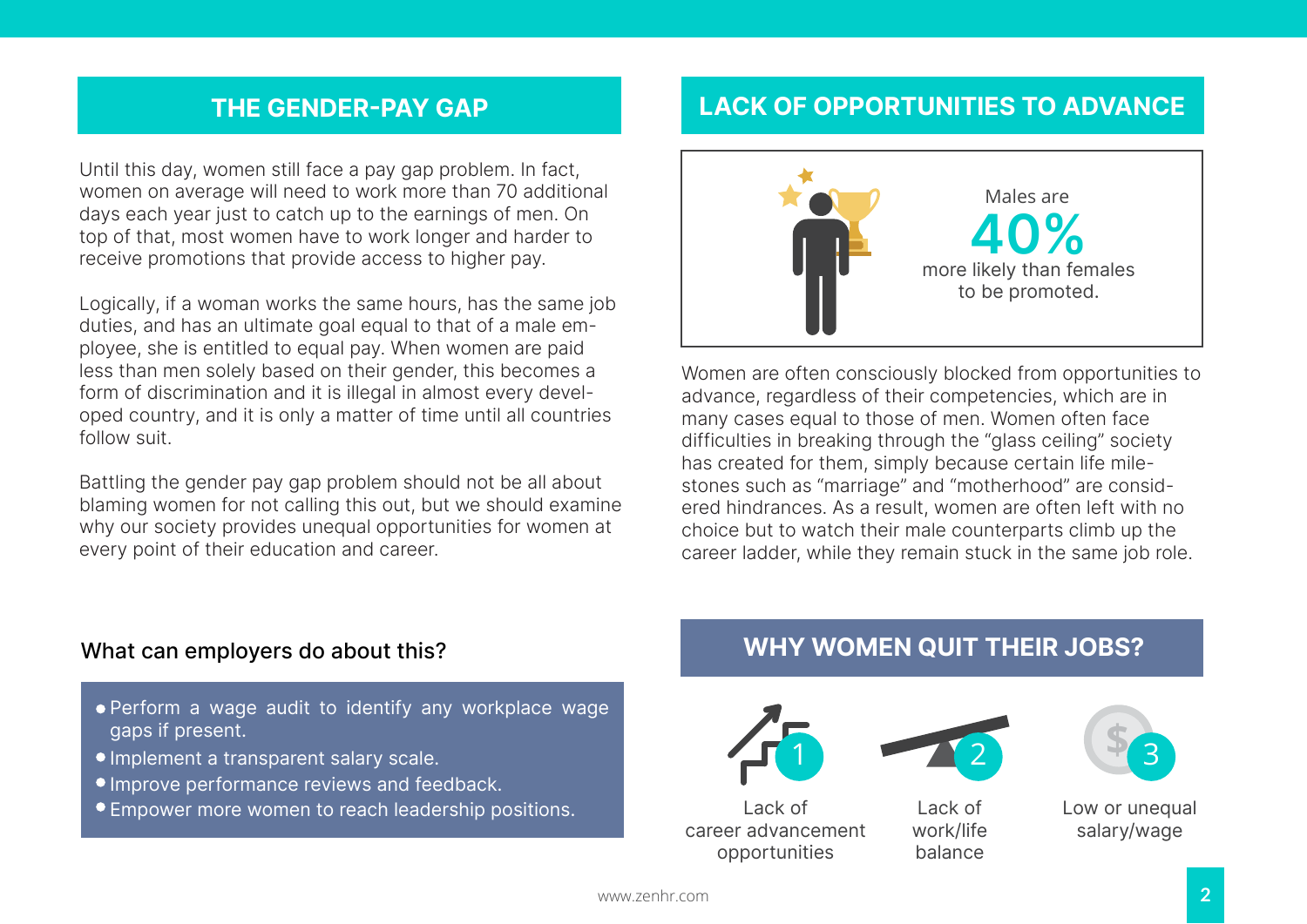# **AT WORK** Working Mothers

#### **REASONS MOTHERS RETURN TO WORK**



#### **THE #1 REASON:**

For financial reasons



#### **THE #2 REASON:**

To pursue their careers

#### **5 FACTS ABOUT WORKING MOTHERS:**



of women agree that being a mother today **is harder than it was 20 to 30 years ago**



of working moms say that **flexible work hours** are important

62% of working mothers prefer to **work part-time**

**"** 



85%

of working moms feel guilty about **not spending enough time** with their children



of working mothers feel that showing their children that **women can succeed professionally** is important

A woman is like a tea bag - you can't tell **how strong she is** until you put her in hot water.

- Eleanor Roosevelt

www.zenhr.com

"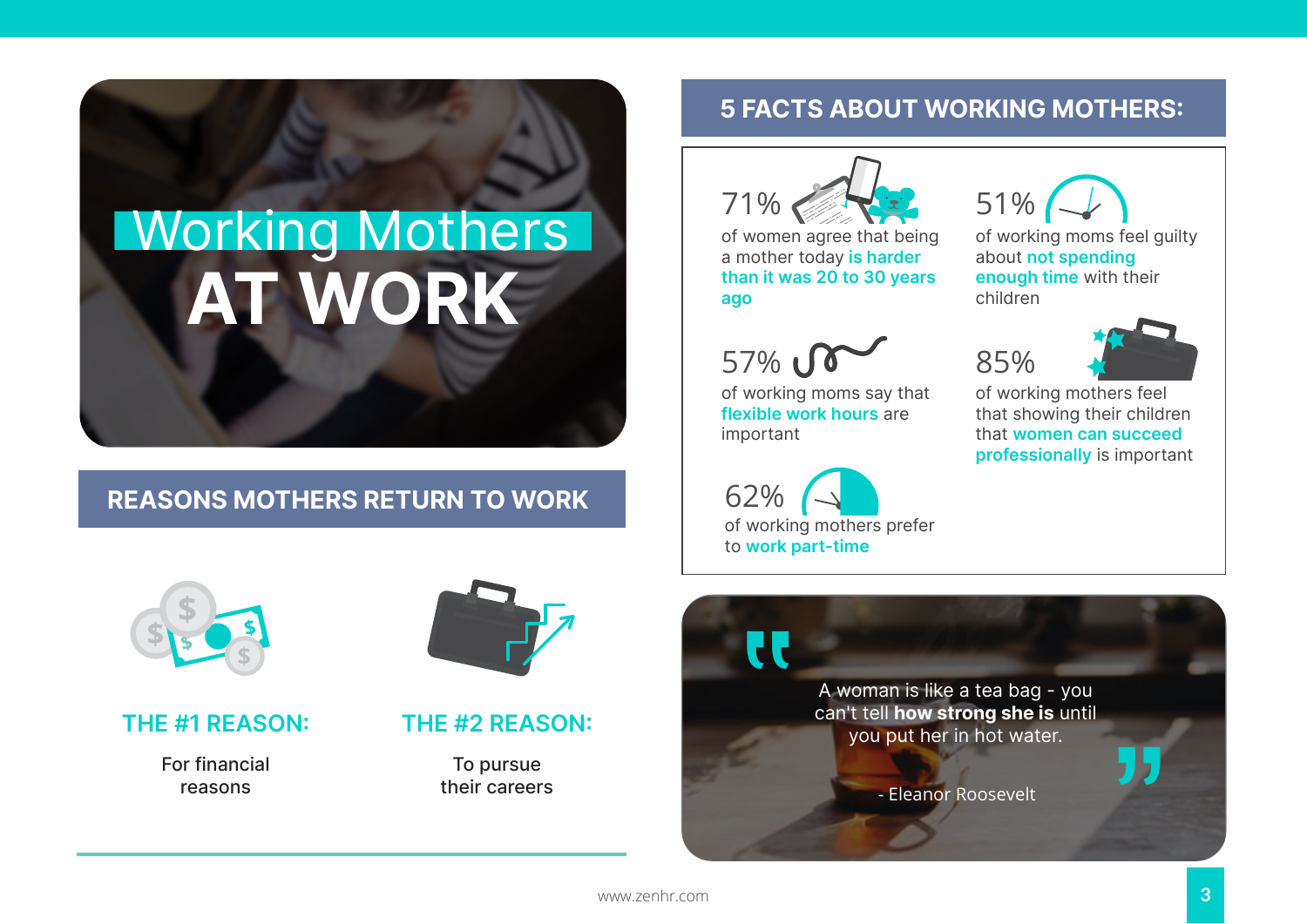

#### **THE STRUGGLES OF WORKING MOMS**

#### **Motherhood vs. Career:**

When we think about a mother's work-life balance, we are often left with two definite options: A new mom can stay home with the kids and put her career on hold, or she can return to work and face the stress and guilt of leaving her baby for extended hours each day. The reality, though, is that women prefer to have a balance between both duties.



#### **MATERNITY LEAVE**

Due to the short maternity leave period offered in many parts of the world, many women struggle to deal with the lifestyle changes and the guilt of having to leave their new born to keep their jobs. It can also be difficult to find someone to share those feelings with; anyone who hasn't been in a working mother's shoes can find it hard to empathize. Women also often worry that co-workers will perceive them as incompetent so they end up not wanting to expose that vulnerable side of themselves.

Employers must understand that juggling a career and a baby can be emotionally and mentally exhausting. In addition to work piling up while they're on maternity leave, some women actually come back to find that their roles have changed because someone has been "filling in" while they were absent.

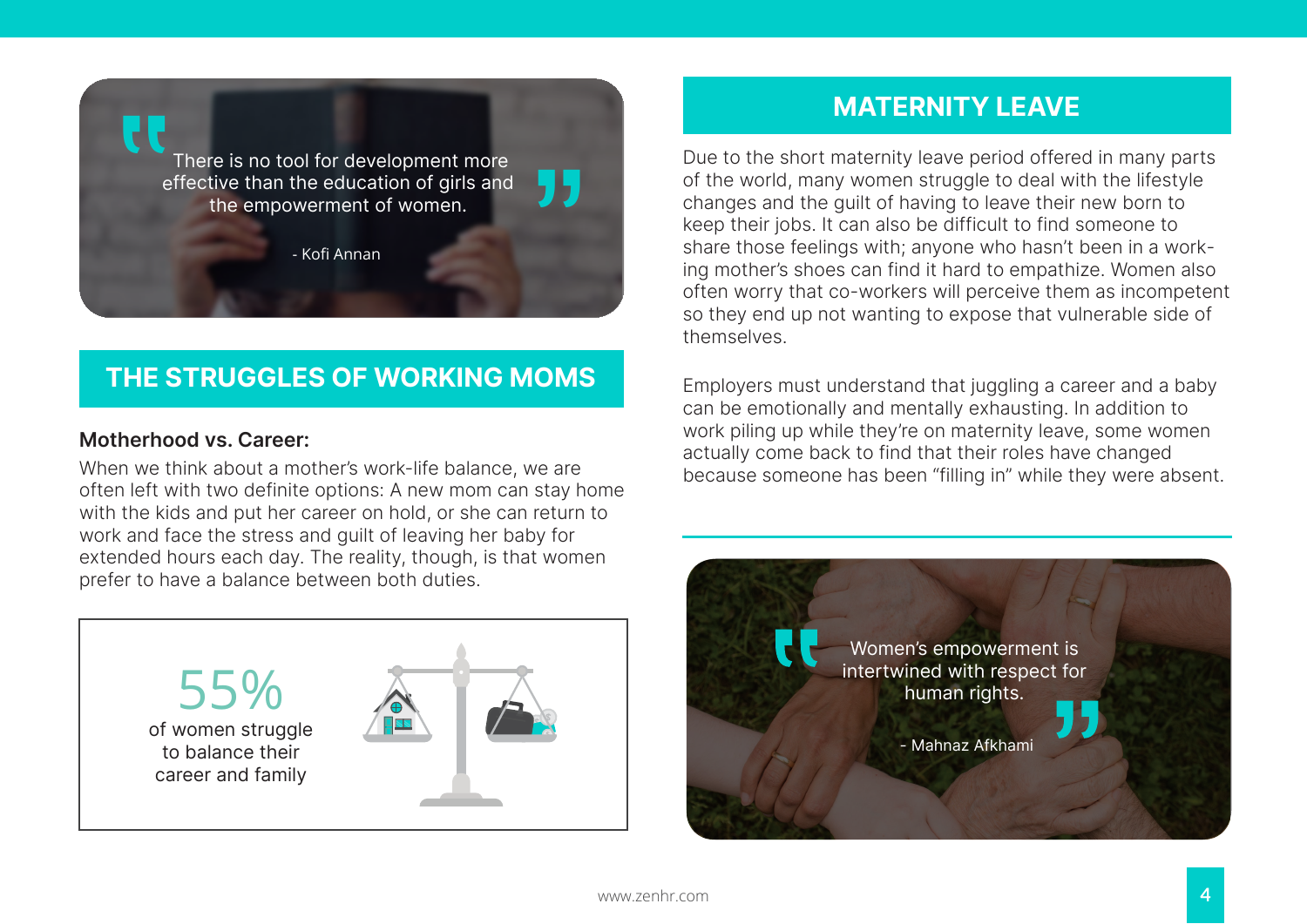### **5 Office Perks You Can Offer your Working Moms**





An **on-site daycare center** for their children

Paternity **leave for male employees** to help support their working wives